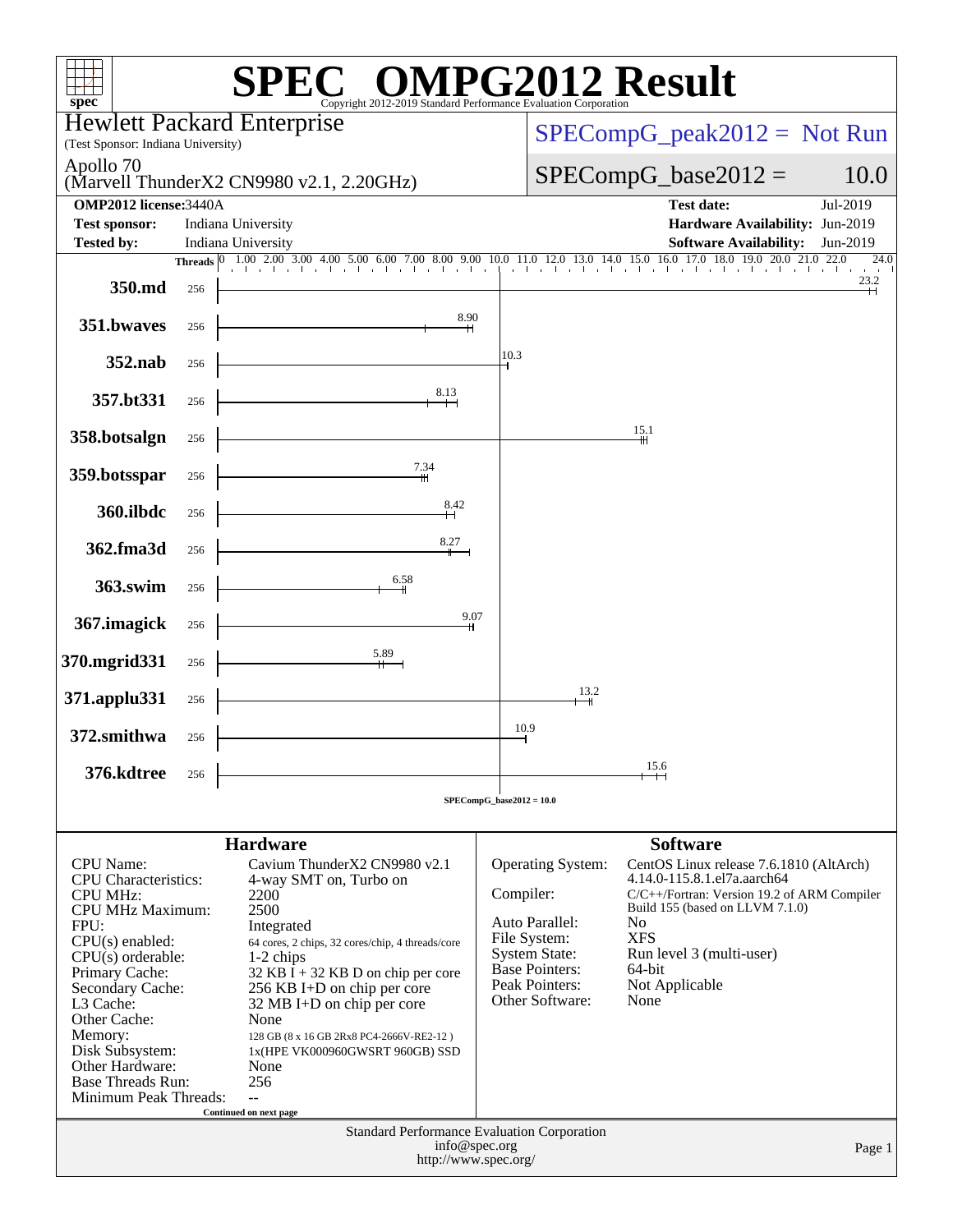(Test Sponsor: Indiana University) Hewlett Packard Enterprise

### $SPECompG_peak2012 = Not Run$  $SPECompG_peak2012 = Not Run$

 $SPECompG_base2012 = 10.0$  $SPECompG_base2012 = 10.0$ 

Apollo 70

#### (Marvell ThunderX2 CN9980 v2.1, 2.20GHz)

**[Test sponsor:](http://www.spec.org/auto/omp2012/Docs/result-fields.html#Testsponsor)** Indiana University **[Hardware Availability:](http://www.spec.org/auto/omp2012/Docs/result-fields.html#HardwareAvailability)** Jun-2019

**[Tested by:](http://www.spec.org/auto/omp2012/Docs/result-fields.html#Testedby)** Indiana University **[Software Availability:](http://www.spec.org/auto/omp2012/Docs/result-fields.html#SoftwareAvailability)** Jun-2019

[Maximum Peak Threads:](http://www.spec.org/auto/omp2012/Docs/result-fields.html#MaximumPeakThreads)

**[OMP2012 license:](http://www.spec.org/auto/omp2012/Docs/result-fields.html#OMP2012license)**3440A **[Test date:](http://www.spec.org/auto/omp2012/Docs/result-fields.html#Testdate)** Jul-2019

Standard Performance Evaluation Corporation [info@spec.org](mailto:info@spec.org) **[Results Table](http://www.spec.org/auto/omp2012/Docs/result-fields.html#ResultsTable) [Benchmark](http://www.spec.org/auto/omp2012/Docs/result-fields.html#Benchmark) [Threads](http://www.spec.org/auto/omp2012/Docs/result-fields.html#Threads) [Seconds](http://www.spec.org/auto/omp2012/Docs/result-fields.html#Seconds) [Ratio](http://www.spec.org/auto/omp2012/Docs/result-fields.html#Ratio) [Seconds](http://www.spec.org/auto/omp2012/Docs/result-fields.html#Seconds) [Ratio](http://www.spec.org/auto/omp2012/Docs/result-fields.html#Ratio) [Seconds](http://www.spec.org/auto/omp2012/Docs/result-fields.html#Seconds) [Ratio](http://www.spec.org/auto/omp2012/Docs/result-fields.html#Ratio) Base [Threads](http://www.spec.org/auto/omp2012/Docs/result-fields.html#Threads) [Seconds](http://www.spec.org/auto/omp2012/Docs/result-fields.html#Seconds) [Ratio](http://www.spec.org/auto/omp2012/Docs/result-fields.html#Ratio) [Seconds](http://www.spec.org/auto/omp2012/Docs/result-fields.html#Seconds) [Ratio](http://www.spec.org/auto/omp2012/Docs/result-fields.html#Ratio) [Seconds](http://www.spec.org/auto/omp2012/Docs/result-fields.html#Seconds) [Ratio](http://www.spec.org/auto/omp2012/Docs/result-fields.html#Ratio) Peak** [350.md](http://www.spec.org/auto/omp2012/Docs/350.md.html) 256 198 23.4 **[200](http://www.spec.org/auto/omp2012/Docs/result-fields.html#Median) [23.2](http://www.spec.org/auto/omp2012/Docs/result-fields.html#Median)** 200 23.2 [351.bwaves](http://www.spec.org/auto/omp2012/Docs/351.bwaves.html) 256 500 9.06 615 7.37 **[509](http://www.spec.org/auto/omp2012/Docs/result-fields.html#Median) [8.90](http://www.spec.org/auto/omp2012/Docs/result-fields.html#Median)** [352.nab](http://www.spec.org/auto/omp2012/Docs/352.nab.html) 256 378 10.3 377 10.3 **[377](http://www.spec.org/auto/omp2012/Docs/result-fields.html#Median) [10.3](http://www.spec.org/auto/omp2012/Docs/result-fields.html#Median)** [357.bt331](http://www.spec.org/auto/omp2012/Docs/357.bt331.html) 256 635 7.47 558 8.50 **[583](http://www.spec.org/auto/omp2012/Docs/result-fields.html#Median) [8.13](http://www.spec.org/auto/omp2012/Docs/result-fields.html#Median)** [358.botsalgn](http://www.spec.org/auto/omp2012/Docs/358.botsalgn.html) 256 285 15.2 **[287](http://www.spec.org/auto/omp2012/Docs/result-fields.html#Median) [15.1](http://www.spec.org/auto/omp2012/Docs/result-fields.html#Median)** 289 15.1 [359.botsspar](http://www.spec.org/auto/omp2012/Docs/359.botsspar.html) 256 705 7.45 **[715](http://www.spec.org/auto/omp2012/Docs/result-fields.html#Median) [7.34](http://www.spec.org/auto/omp2012/Docs/result-fields.html#Median)** 723 7.27 [360.ilbdc](http://www.spec.org/auto/omp2012/Docs/360.ilbdc.html) 256 438 8.12 **[423](http://www.spec.org/auto/omp2012/Docs/result-fields.html#Median) [8.42](http://www.spec.org/auto/omp2012/Docs/result-fields.html#Median)** 422 8.43 [362.fma3d](http://www.spec.org/auto/omp2012/Docs/362.fma3d.html) 256 425 8.94 463 8.21 **[460](http://www.spec.org/auto/omp2012/Docs/result-fields.html#Median) [8.27](http://www.spec.org/auto/omp2012/Docs/result-fields.html#Median)** [363.swim](http://www.spec.org/auto/omp2012/Docs/363.swim.html) 256 **[688](http://www.spec.org/auto/omp2012/Docs/result-fields.html#Median) [6.58](http://www.spec.org/auto/omp2012/Docs/result-fields.html#Median)** 789 5.74 680 6.66 [367.imagick](http://www.spec.org/auto/omp2012/Docs/367.imagick.html) 256 **[775](http://www.spec.org/auto/omp2012/Docs/result-fields.html#Median) [9.07](http://www.spec.org/auto/omp2012/Docs/result-fields.html#Median)** 785 8.95 774 9.08 [370.mgrid331](http://www.spec.org/auto/omp2012/Docs/370.mgrid331.html) 256 672 6.58 773 5.72 **[750](http://www.spec.org/auto/omp2012/Docs/result-fields.html#Median) [5.89](http://www.spec.org/auto/omp2012/Docs/result-fields.html#Median)** [371.applu331](http://www.spec.org/auto/omp2012/Docs/371.applu331.html) 256 456 13.3 **[459](http://www.spec.org/auto/omp2012/Docs/result-fields.html#Median) [13.2](http://www.spec.org/auto/omp2012/Docs/result-fields.html#Median)** 476 12.7 [372.smithwa](http://www.spec.org/auto/omp2012/Docs/372.smithwa.html) 256 **[490](http://www.spec.org/auto/omp2012/Docs/result-fields.html#Median) [10.9](http://www.spec.org/auto/omp2012/Docs/result-fields.html#Median)** 489 11.0 491 10.9 [376.kdtree](http://www.spec.org/auto/omp2012/Docs/376.kdtree.html) 256 **[288](http://www.spec.org/auto/omp2012/Docs/result-fields.html#Median) [15.6](http://www.spec.org/auto/omp2012/Docs/result-fields.html#Median)** 298 15.1 283 15.9 Results appear in the [order in which they were run.](http://www.spec.org/auto/omp2012/Docs/result-fields.html#RunOrder) Bold underlined text [indicates a median measurement.](http://www.spec.org/auto/omp2012/Docs/result-fields.html#Median) **[Platform Notes](http://www.spec.org/auto/omp2012/Docs/result-fields.html#PlatformNotes)** Sysinfo program /home/lijunj/spec/omp2012-1.1/Docs/sysinfo Revision 563 of 2016-06-10 (097295389cf6073d8c3b03fa376740a5) running on armstrong.sca.iu.edu Wed Jul 17 02:50:43 2019 This section contains SUT (System Under Test) info as seen by some common utilities. To remove or add to this section, see: <http://www.spec.org/omp2012/Docs/config.html#sysinfo> From /proc/cpuinfo \* \* Did not identify cpu model. If you would \* like to write your own sysinfo program, see \* www.spec.org/omp2012/config.html#sysinfo \* \* \* 0 "physical id" tags found. Perhaps this is an older system, \* or a virtualized system. Not attempting to guess how to \* count chips/cores for this system. \* 256 "processors" cores, siblings (Caution: counting these is hw and system dependent. The following excerpts from /proc/cpuinfo might not be reliable. Use with caution.) Continued on next page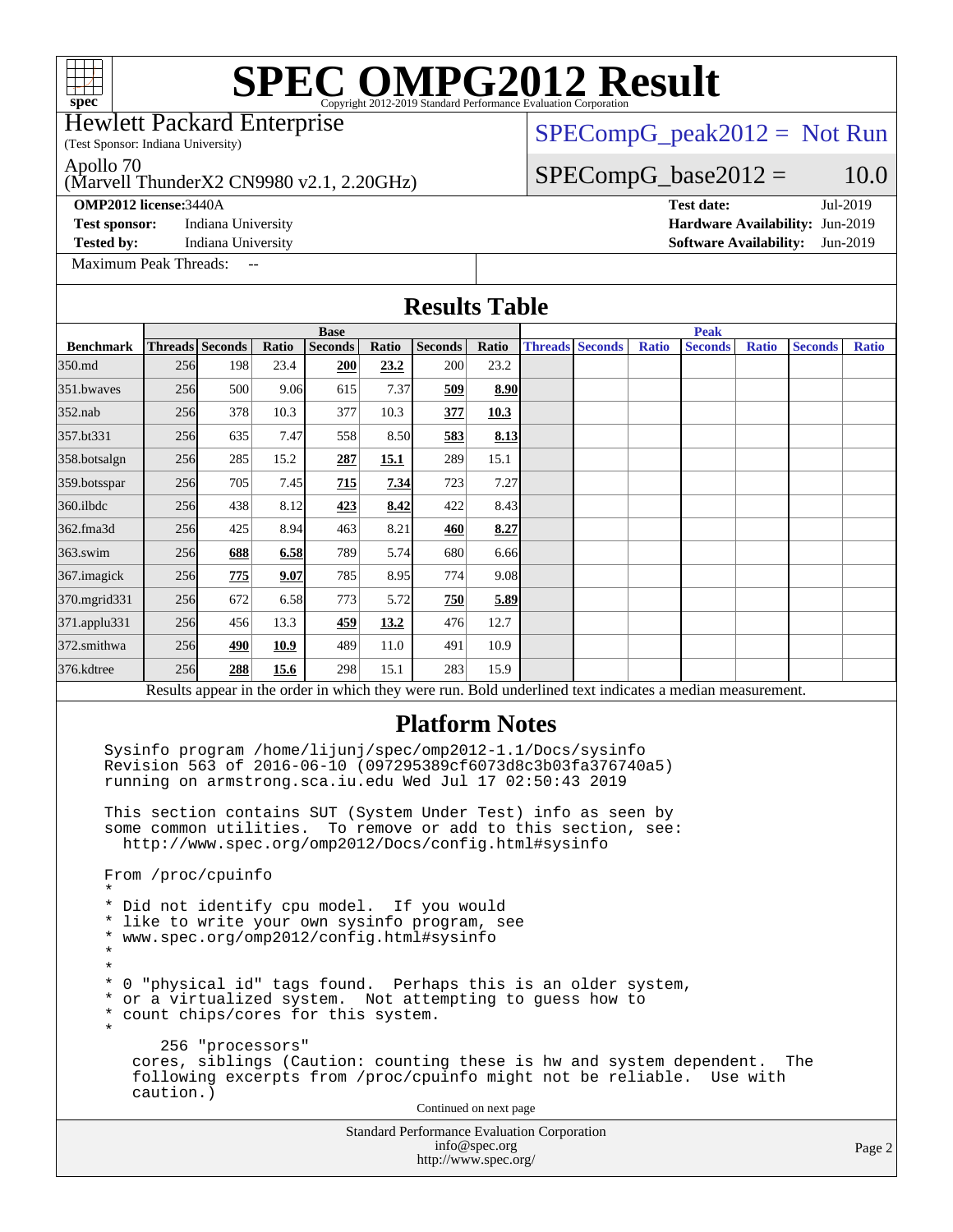

(Test Sponsor: Indiana University) Hewlett Packard Enterprise

 $SPECompG_peak2012 = Not Run$  $SPECompG_peak2012 = Not Run$ 

Apollo 70

(Marvell ThunderX2 CN9980 v2.1, 2.20GHz)

#### **[OMP2012 license:](http://www.spec.org/auto/omp2012/Docs/result-fields.html#OMP2012license)**3440A **[Test date:](http://www.spec.org/auto/omp2012/Docs/result-fields.html#Testdate)** Jul-2019

**[Test sponsor:](http://www.spec.org/auto/omp2012/Docs/result-fields.html#Testsponsor)** Indiana University **[Hardware Availability:](http://www.spec.org/auto/omp2012/Docs/result-fields.html#HardwareAvailability)** Jun-2019 **[Tested by:](http://www.spec.org/auto/omp2012/Docs/result-fields.html#Testedby)** Indiana University **[Software Availability:](http://www.spec.org/auto/omp2012/Docs/result-fields.html#SoftwareAvailability)** Jun-2019

 $SPECompG_base2012 = 10.0$  $SPECompG_base2012 = 10.0$ 

### **[Platform Notes \(Continued\)](http://www.spec.org/auto/omp2012/Docs/result-fields.html#PlatformNotes)**

Standard Performance Evaluation Corporation [info@spec.org](mailto:info@spec.org) <http://www.spec.org/> Page 3 From /proc/meminfo MemTotal: 133322880 kB HugePages\_Total: 0<br>Hugepagesize: 524288 kB Hugepagesize: From /etc/\*release\* /etc/\*version\* centos-release: CentOS Linux release 7.6.1810 (AltArch) centos-release-upstream: Derived from Red Hat Enterprise Linux 7.6 (Source) os-release: NAME="CentOS Linux" VERSION="7 (AltArch)" ID="centos" ID\_LIKE="rhel fedora" VERSION\_ID="7" PRETTY\_NAME="CentOS\_Linux 7 (AltArch)" ANSI\_COLOR="0;31" CPE\_NAME="cpe:/o:centos:centos:7" redhat-release: CentOS Linux release 7.6.1810 (AltArch) system-release: CentOS Linux release 7.6.1810 (AltArch) system-release-cpe: cpe:/o:centos:centos:7 uname -a: Linux armstrong.sca.iu.edu 4.14.0-115.8.1.el7a.aarch64 #1 SMP Wed Jun 5 15:01:21 UTC 2019 aarch64 aarch64 aarch64 GNU/Linux run-level 3 Jul 2 15:36 SPEC is set to: /home/lijunj/spec/omp2012-1.1 Filesystem Type Size Used Avail Use% Mounted on /dev/mapper/centos-root xfs 256G 76G 181G 30% / Additional information from dmidecode: Warning: Use caution when you interpret this section. The 'dmidecode' program reads system data which is "intended to allow hardware to be accurately determined", but the intent may not be met, as there are frequent changes to hardware, firmware, and the "DMTF SMBIOS" standard. (End of data from sysinfo program) **[General Notes](http://www.spec.org/auto/omp2012/Docs/result-fields.html#GeneralNotes)** Environment Variables: OMP\_STACKSIZE=2G ulimit -s unlimited BIOS Info: Version: L50\_5.13\_1.0.6 Release Date: 07/10/2018 Continued on next page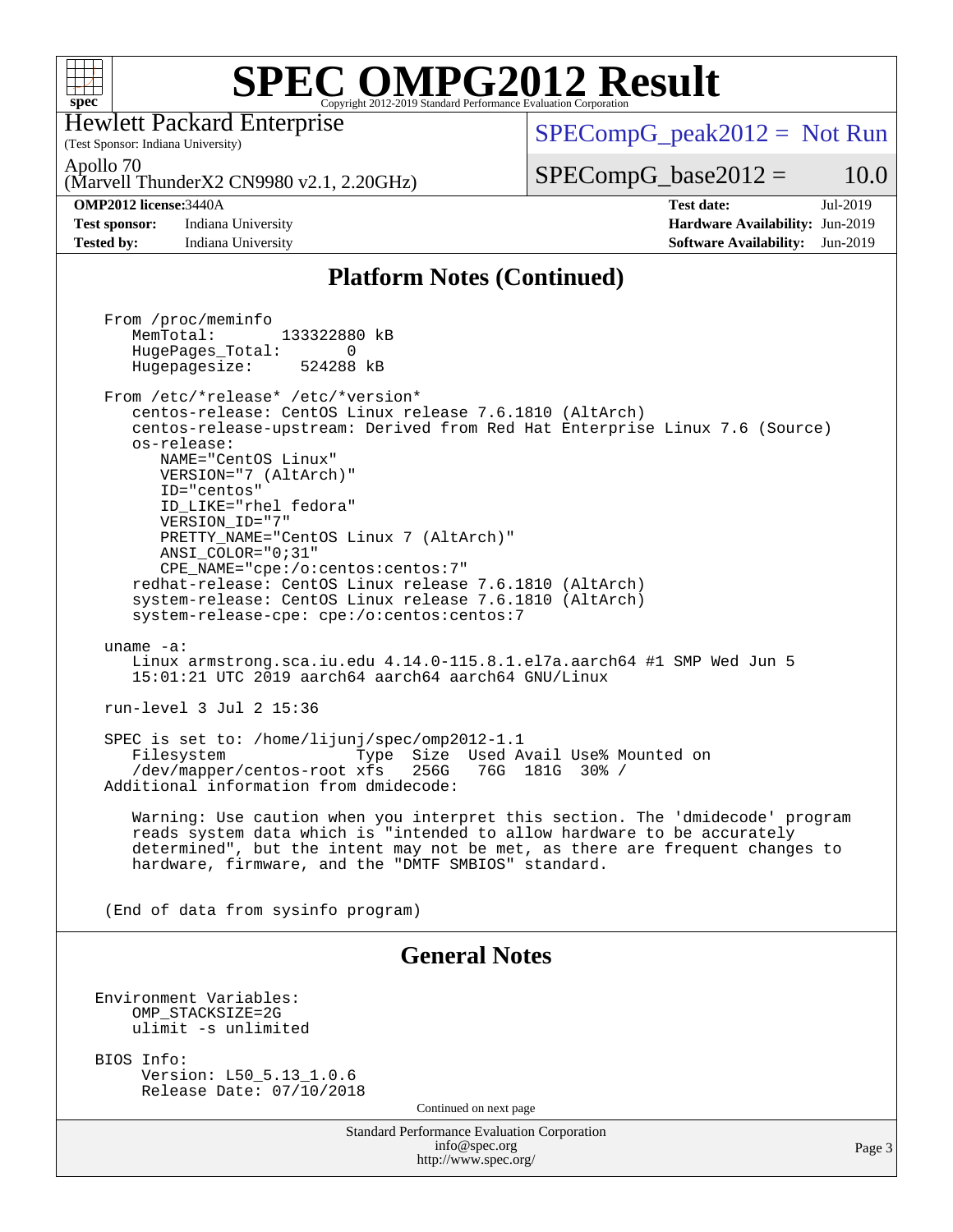

Hewlett Packard Enterprise

 $SPECompG_peak2012 = Not Run$  $SPECompG_peak2012 = Not Run$ 

Apollo 70

(Marvell ThunderX2 CN9980 v2.1, 2.20GHz)

(Test Sponsor: Indiana University)

**[Test sponsor:](http://www.spec.org/auto/omp2012/Docs/result-fields.html#Testsponsor)** Indiana University **[Hardware Availability:](http://www.spec.org/auto/omp2012/Docs/result-fields.html#HardwareAvailability)** Jun-2019

 $SPECompG_base2012 = 10.0$  $SPECompG_base2012 = 10.0$ 

**[OMP2012 license:](http://www.spec.org/auto/omp2012/Docs/result-fields.html#OMP2012license)**3440A **[Test date:](http://www.spec.org/auto/omp2012/Docs/result-fields.html#Testdate)** Jul-2019 **[Tested by:](http://www.spec.org/auto/omp2012/Docs/result-fields.html#Testedby)** Indiana University **[Software Availability:](http://www.spec.org/auto/omp2012/Docs/result-fields.html#SoftwareAvailability)** Jun-2019

### **[General Notes \(Continued\)](http://www.spec.org/auto/omp2012/Docs/result-fields.html#GeneralNotes)**

BIOS Settings: Turbo/CPPC Mode: Autonomous Turbo

Spectre & Meltdown: Yes: The test sponsor attests, as of date of publication, that CVE-2017-5754 (Meltdown) is mitigated in the system as tested and documented. Yes: The test sponsor attests, as of date of publication, that CVE-2017-5753 (Spectre variant 1) is mitigated in the system as tested and documented. Yes: The test sponsor attests, as of date of publication, that CVE-2017-5715 (Spectre variant 2) is mitigated in the system as tested and documented.

## **[Base Compiler Invocation](http://www.spec.org/auto/omp2012/Docs/result-fields.html#BaseCompilerInvocation)**

[C benchmarks](http://www.spec.org/auto/omp2012/Docs/result-fields.html#Cbenchmarks): [armclang](http://www.spec.org/omp2012/results/res2019q3/omp2012-20190812-00187.flags.html#user_CCbase_clang_3481ee5e28a05ca18f70b7399696a852)

[C++ benchmarks:](http://www.spec.org/auto/omp2012/Docs/result-fields.html#CXXbenchmarks) [armclang++](http://www.spec.org/omp2012/results/res2019q3/omp2012-20190812-00187.flags.html#user_CXXbase_clangplusplus_c3137dbe1be0ddf9e210a79cee0f6e94)

[Fortran benchmarks](http://www.spec.org/auto/omp2012/Docs/result-fields.html#Fortranbenchmarks): [armflang](http://www.spec.org/omp2012/results/res2019q3/omp2012-20190812-00187.flags.html#user_FCbase_flang_ea1fcaad5753608c4e545380f84a6f27)

## **[Base Portability Flags](http://www.spec.org/auto/omp2012/Docs/result-fields.html#BasePortabilityFlags)**

 350.md: [-Mfreeform](http://www.spec.org/omp2012/results/res2019q3/omp2012-20190812-00187.flags.html#user_baseFPORTABILITY350_md_M-freeform_67e23de17d51d9df7d6a47ecf8fd3ce9) 357.bt331: [-mcmodel=large](http://www.spec.org/omp2012/results/res2019q3/omp2012-20190812-00187.flags.html#user_baseFPORTABILITY357_bt331_f-mcmodel_bcd93d8f19f54a7ceb7a1f9518737645) 363.swim: [-mcmodel=large](http://www.spec.org/omp2012/results/res2019q3/omp2012-20190812-00187.flags.html#user_baseFPORTABILITY363_swim_f-mcmodel_bcd93d8f19f54a7ceb7a1f9518737645)

## **[Base Optimization Flags](http://www.spec.org/auto/omp2012/Docs/result-fields.html#BaseOptimizationFlags)**

[C benchmarks](http://www.spec.org/auto/omp2012/Docs/result-fields.html#Cbenchmarks):

[-O3](http://www.spec.org/omp2012/results/res2019q3/omp2012-20190812-00187.flags.html#user_CCbase_f-O3) [-ffast-math](http://www.spec.org/omp2012/results/res2019q3/omp2012-20190812-00187.flags.html#user_CCbase_f-ffast-math) [-fopenmp](http://www.spec.org/omp2012/results/res2019q3/omp2012-20190812-00187.flags.html#user_CCbase_f-fopenmp) [-fsigned-char](http://www.spec.org/omp2012/results/res2019q3/omp2012-20190812-00187.flags.html#user_CCbase_f-signed-char_ea072296ce3abda7ab095741e7c36064) [-mcpu=native](http://www.spec.org/omp2012/results/res2019q3/omp2012-20190812-00187.flags.html#user_CCbase_f-mcpu_8022b0ebebd1cfddb76fd2cd38caa1e3)

[C++ benchmarks:](http://www.spec.org/auto/omp2012/Docs/result-fields.html#CXXbenchmarks) [-O3](http://www.spec.org/omp2012/results/res2019q3/omp2012-20190812-00187.flags.html#user_CXXbase_f-O3) [-ffast-math](http://www.spec.org/omp2012/results/res2019q3/omp2012-20190812-00187.flags.html#user_CXXbase_f-ffast-math) [-fopenmp](http://www.spec.org/omp2012/results/res2019q3/omp2012-20190812-00187.flags.html#user_CXXbase_f-fopenmp) [-mcpu=native](http://www.spec.org/omp2012/results/res2019q3/omp2012-20190812-00187.flags.html#user_CXXbase_f-mcpu_8022b0ebebd1cfddb76fd2cd38caa1e3)

[Fortran benchmarks](http://www.spec.org/auto/omp2012/Docs/result-fields.html#Fortranbenchmarks): [-O3](http://www.spec.org/omp2012/results/res2019q3/omp2012-20190812-00187.flags.html#user_FCbase_f-O3) [-ffast-math](http://www.spec.org/omp2012/results/res2019q3/omp2012-20190812-00187.flags.html#user_FCbase_f-ffast-math) [-fopenmp](http://www.spec.org/omp2012/results/res2019q3/omp2012-20190812-00187.flags.html#user_FCbase_f-fopenmp) [-mcpu=native](http://www.spec.org/omp2012/results/res2019q3/omp2012-20190812-00187.flags.html#user_FCbase_f-mcpu_8022b0ebebd1cfddb76fd2cd38caa1e3)

The flags files that were used to format this result can be browsed at [http://www.spec.org/omp2012/flags/hpe\\_apollo70\\_bios.html](http://www.spec.org/omp2012/flags/hpe_apollo70_bios.html) [http://www.spec.org/omp2012/flags/arm\\_compiler.html](http://www.spec.org/omp2012/flags/arm_compiler.html)

> Standard Performance Evaluation Corporation [info@spec.org](mailto:info@spec.org) <http://www.spec.org/>